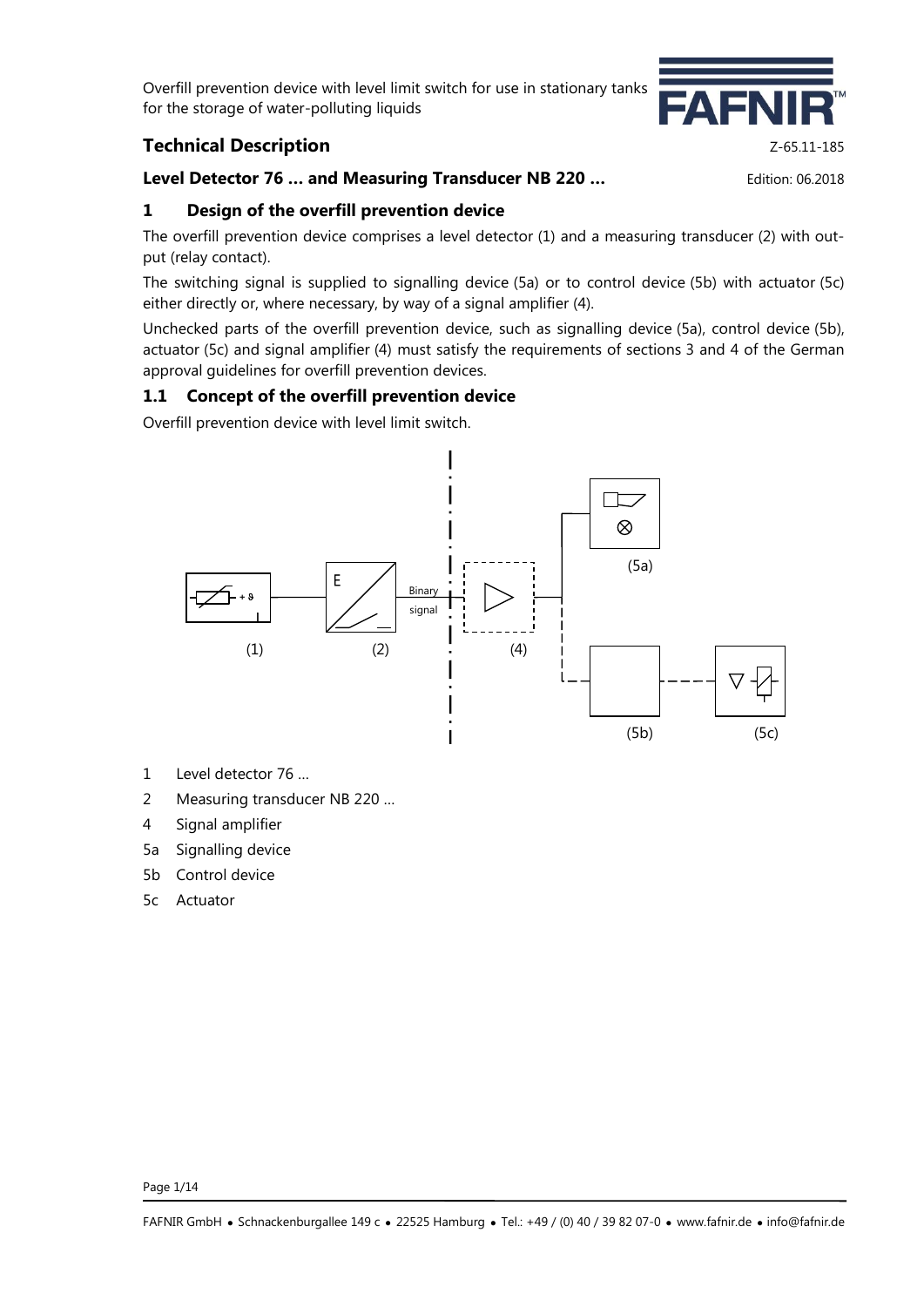

# **1.2 Function description**

### *Level detector 76 …*

The operating principle of the level detector exploits the difference in thermal conductivity between gases and liquids. A PTC resistor encapsulated in the tip of the level detector is heated by the signal current of the measuring transducer to the point at which a sudden increase in its electrical resistance occurs. As soon as this tip becomes immersed in a liquid, the resulting drop in temperature causes a drop in resistance to the original value. The signal current is limited in such a way that, in this condition (immersed), the resistor cannot be reheated. In a gaseous environment, the PTC resistor takes between 15 seconds (at +60 °C ambient temperature) and 2 minutes (at -20 °C ambient temperature) to heat up.

### *Measuring transducer NB 220 …*

In the measuring transducer, the changes in resistance of the PTC resistor are converted to relay switching signals with binary signal output. The PTC resistor operation is continuously monitored by a scanner integrated in the measuring transducer. The characteristics of the PTC resistor (heating and cooling behaviour) are checked several times each second without effect on the measuring process. This ensures that any PTC resistor that is no longer operationally reliable, e.g. due to external causes (corroded probe sleeve), can be detected instantly and signalled by a response of the overfill prevention device's alarm system. Accurate regulation of the energy supplied to the PTC resistor by the scanner guarantees optimum reliability of operation and the maximum possible service life.

A relay de-energize occurs as soon as the level detector tip is cooled or in the event of a power failure, short circuit or line break in the connection between the level detector and measuring transducer. The power ON state of the measuring transducer is indicated by a green LED.

### *Measuring transducer NB 220 H*

A relay de-energize is indicated on the measuring transducer by the extinguishing of a yellow LED.

#### *Measuring transducer NB 220 QS*

A cooled-down tip of the level detector is indicated on the measuring transducer by an audible and visual alarm. The audible signal can be stopped by pressing the acknowledge button; the visual signal is permanently active and indicated in form of a red signal lamp (a relay de-energize is additionally indicated by the extinguishing of a yellow LED). As soon as the liquid level drops and exposes the level detector to gas, the visual signal is extinguished and the system reverts to being on alert. In addition, the alarm signalling devices above support external connections.

#### *Measuring transducer NB 220 QSF*

A cooled-down tip of the level detector is indicated on the measuring transducer by an audible and visual alarm. The audible signal can be stopped by pressing the acknowledge button; the visual signal is permanently active and indicated in form of a red signal lamp. As soon as the liquid level drops and exposes the level detector to gas, the visual signal is extinguished and the system reverts to being on alert. The power ON state of the measuring transducer is indicated by a green LED. In addition, the alarm signalling devices above support external connections.

In the event of blown device fuses or a power failure, the green power LED on the measuring transducer goes out and the changeover relay contact is de-energized.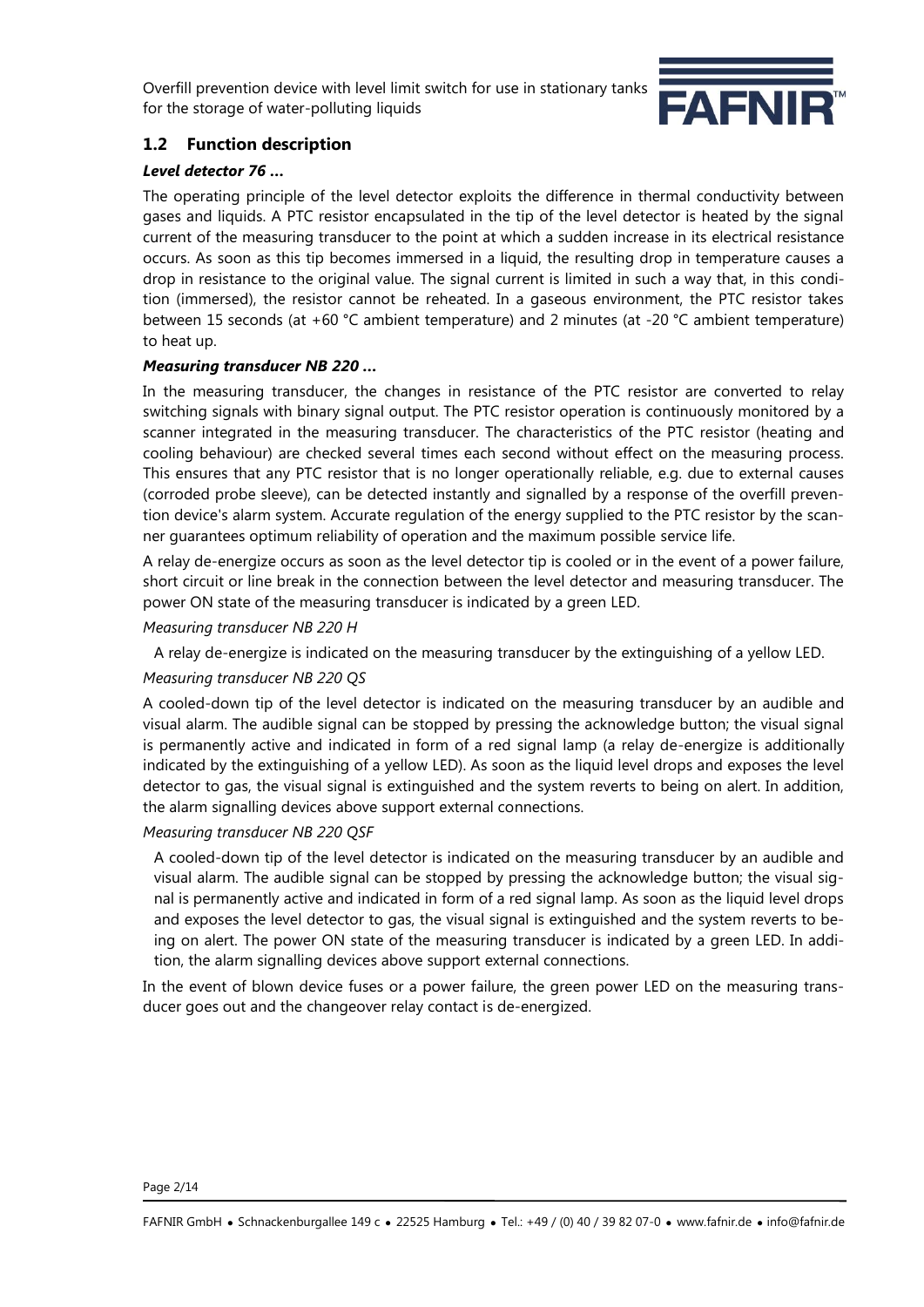

### **1.3 Model codes**

#### *Level detector 76 …*

| <b>Type</b>                                      | <b>Version 1</b> | Tempera-<br>ture<br>range                                                                       | <b>Version 2</b>                                                                                                                                                 |                                                    |  |
|--------------------------------------------------|------------------|-------------------------------------------------------------------------------------------------|------------------------------------------------------------------------------------------------------------------------------------------------------------------|----------------------------------------------------|--|
|                                                  |                  |                                                                                                 | Duo 1                                                                                                                                                            | Process connection G $1\frac{1}{2}$ ; both welded  |  |
|                                                  |                  |                                                                                                 | Duo <sub>2</sub>                                                                                                                                                 | Process connection G 2; both adjustable            |  |
|                                                  |                  |                                                                                                 | Duo 3                                                                                                                                                            | Process connection G 2; one welded, one adjustable |  |
|                                                  |                  |                                                                                                 | Trio 1                                                                                                                                                           | Process connection G 2; all welded                 |  |
|                                                  |                  |                                                                                                 | Trio 3                                                                                                                                                           | Process connection G 2; two welded, one adjustable |  |
|                                                  |                  |                                                                                                 | F                                                                                                                                                                | Process connection flange, at least DN 25          |  |
|                                                  |                  |                                                                                                 | $\mathsf{X}$                                                                                                                                                     | Process connection, e.g. dairy fitting             |  |
|                                                  |                  |                                                                                                 |                                                                                                                                                                  | Liquid temperature -25 °C  +50 °C                  |  |
|                                                  |                  | H                                                                                               |                                                                                                                                                                  | Liquid temperature -25 °C  +80 °C                  |  |
|                                                  | $\mathsf{A}$     |                                                                                                 | With connection housing                                                                                                                                          |                                                    |  |
|                                                  | <b>Bn</b>        | $B6 = \emptyset 6$ mm                                                                           | Cable end 1 m long (standard); without Process connection; $n =$ probe diameter, e.g.                                                                            |                                                    |  |
|                                                  | C                |                                                                                                 | Cable end 3 m long (standard); with brass fitting<br>Cable end 3 m long (standard); with plastic fitting<br>Cable end 3 m long (standard); fixed response length |                                                    |  |
|                                                  | E                |                                                                                                 |                                                                                                                                                                  |                                                    |  |
|                                                  | M                |                                                                                                 |                                                                                                                                                                  |                                                    |  |
|                                                  | <b>MA</b>        | Connection housing and fixed response length                                                    |                                                                                                                                                                  |                                                    |  |
| All wetted parts are made of stainlesssteel<br>N |                  |                                                                                                 |                                                                                                                                                                  |                                                    |  |
| 76                                               |                  | Calorimetric level detector; standard probe diameter 16 mm and process connection G $^{3}/_{4}$ |                                                                                                                                                                  |                                                    |  |

#### *Measuring transducer NB 220 …*

| <b>NB 220 H</b>   | Visual alarm, one potential-free changeover contact                                           |
|-------------------|-----------------------------------------------------------------------------------------------|
| <b>NB 220 OS</b>  | Visual and audible alarm, acknowledge button, external terminals connected to power supply    |
| <b>NB 220 OSF</b> | Visual and audible alarm, acknowledge and test button, two potential-free changeover contacts |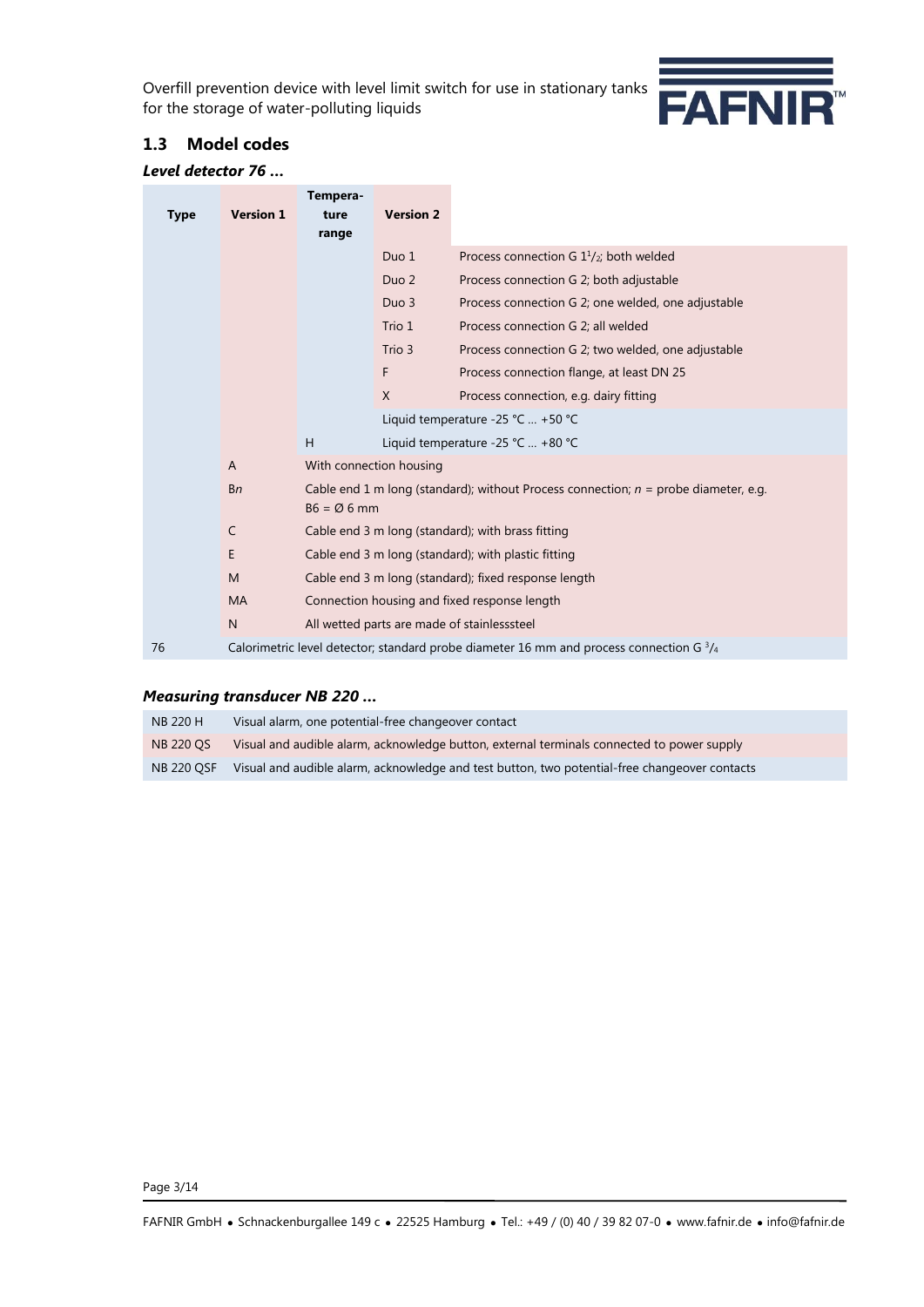

## **1.4 Dimension sheets and technical data**

### *Level detector 76 …*



#### Page 4/14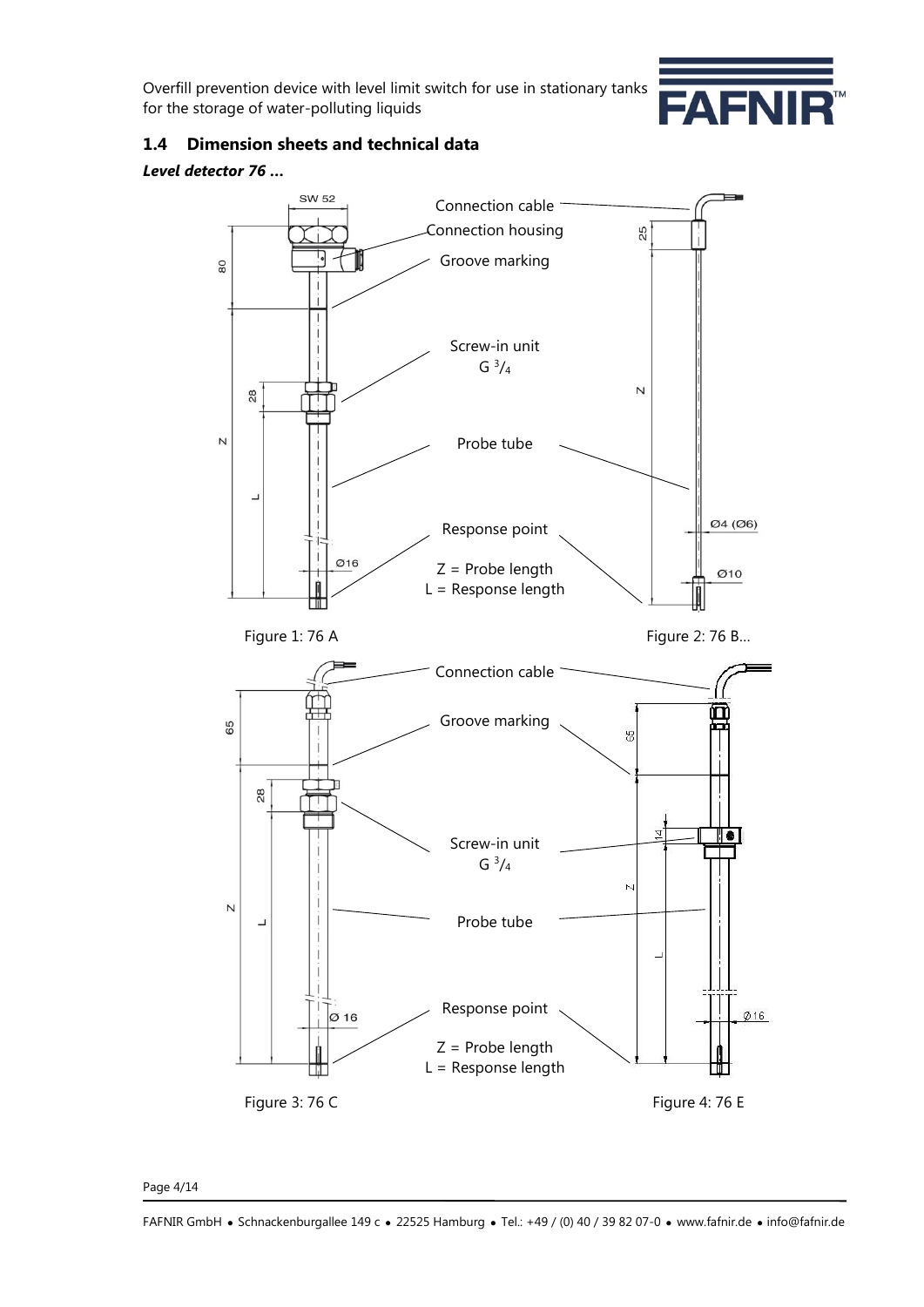



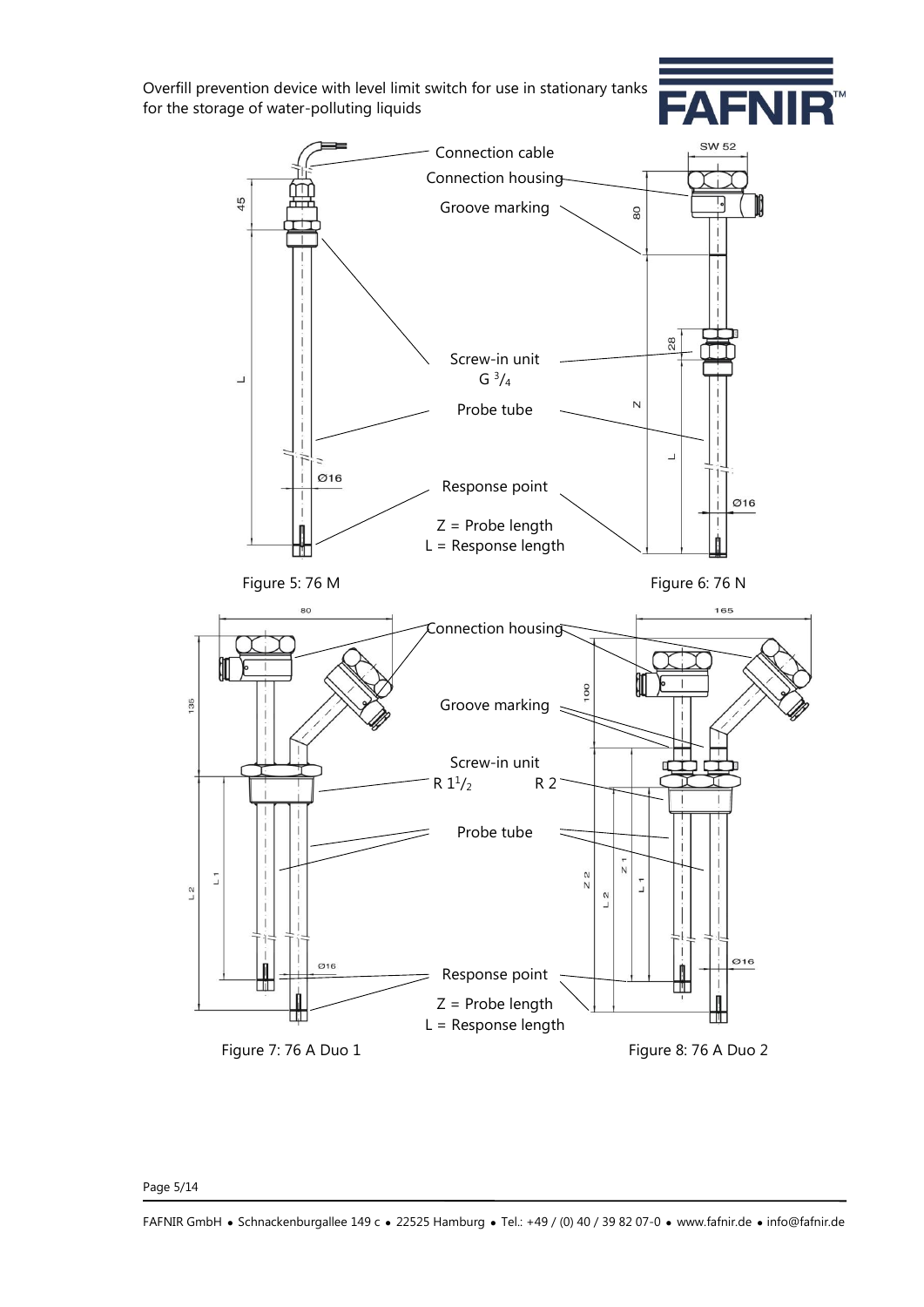



Page 6/14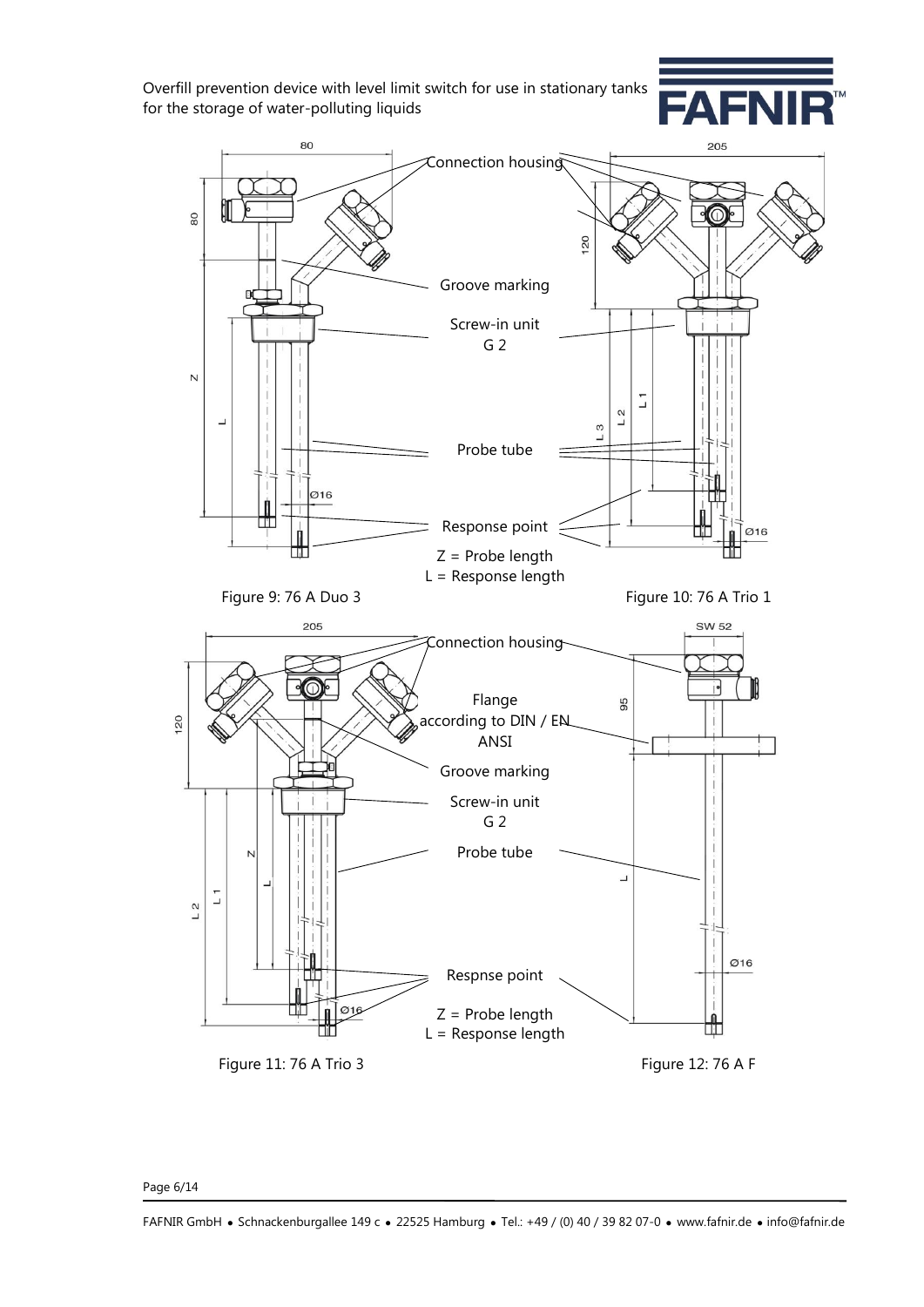

### *Temperatures*

| Ambient           | $-25$ °C  +80 °C                                                               |
|-------------------|--------------------------------------------------------------------------------|
| Medium, standard  | $-25$ °C $ + 50$ °C                                                            |
| Medium, H sensor  | $-25$ °C  +80 °C                                                               |
| Pressures         |                                                                                |
| Process pressure  | $0 \text{ bar} \dots 2 \text{ bar}$                                            |
| Heat-up times     |                                                                                |
| at $T_a = -20$ °C | $<$ 2 minutes                                                                  |
| at $T_a = +60 °C$ | $<$ 15 seconds                                                                 |
|                   | Degree of protection provided by enclosure (according EN 60529:1991 + A1:2000) |
|                   |                                                                                |

76 … IP67

 $\frac{\varepsilon}{\varepsilon}$ 

112

*Measuring transducer NB 220 …*



FAFNIR GmbH · Schnackenburgallee 149 c · 22525 Hamburg · Tel.: +49 / (0) 40 / 39 82 07-0 · www.fafnir.de · info@fafnir.de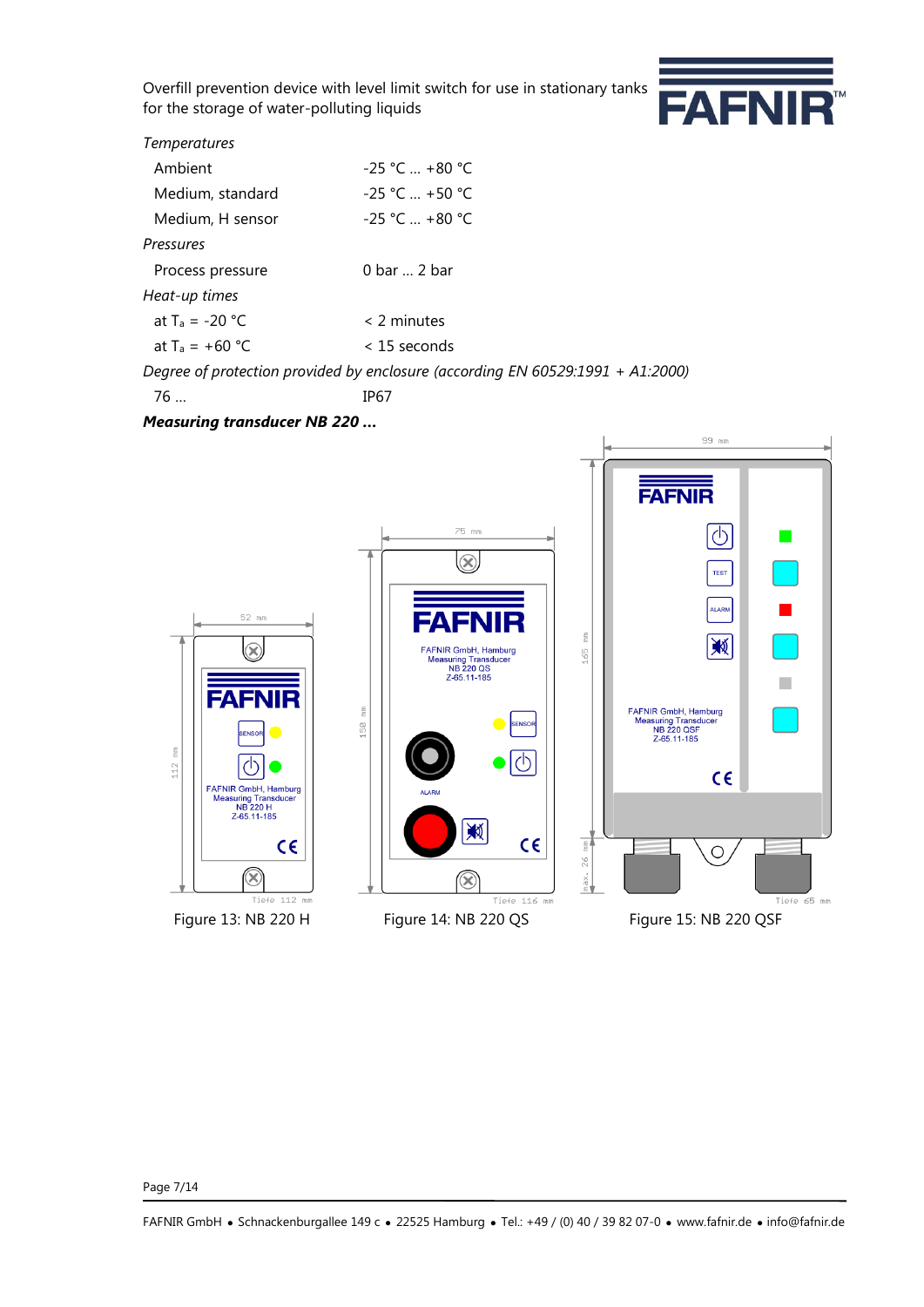

| Power supply               |                                                                                    |                                                                                       |  |  |
|----------------------------|------------------------------------------------------------------------------------|---------------------------------------------------------------------------------------|--|--|
| Voltage                    | 24 V <sub>AC/DC</sub> or 230 V <sub>AC</sub> , 50 Hz                               |                                                                                       |  |  |
| Input power (max)          | NB 220 H:                                                                          | 2.2 W resp. 3.9 VA                                                                    |  |  |
|                            |                                                                                    | NB 220 QS:* 4.1 W resp. 7.2 VA                                                        |  |  |
|                            | NB 220 QSF:                                                                        | 2.1 W resp. 3.7 VA                                                                    |  |  |
| Sensor circuit             |                                                                                    |                                                                                       |  |  |
| Voltage                    | 22 V<br>$\lt$                                                                      |                                                                                       |  |  |
| Current                    | $< 130 \text{ mA}$                                                                 |                                                                                       |  |  |
| Power                      | $< 650$ mW                                                                         |                                                                                       |  |  |
| Acknowledgement circuit    |                                                                                    |                                                                                       |  |  |
| Voltage                    | NB 220 H:                                                                          | not available                                                                         |  |  |
|                            | NB 220 QS:                                                                         | $=$ power supply                                                                      |  |  |
|                            | NB 220 QSF:                                                                        | 5 V                                                                                   |  |  |
| Current                    | 20 mA<br>$\overline{\phantom{0}}$                                                  |                                                                                       |  |  |
| Output circuits NB 220 H   |                                                                                    |                                                                                       |  |  |
| Changeover contacts        | 1, potential-free, not acknowledgeable                                             |                                                                                       |  |  |
| AC                         | $U_{AC} \le 250$ V; $I_{AC} \le 4$ A; cos $\varphi \ge 0.7$ ; $P_{AC} \le 500$ VA  |                                                                                       |  |  |
| DC                         |                                                                                    | $U_{DC} \le 250$ V; $I_{DC} \le 250$ mA; $P_{DC} \le 50$ W                            |  |  |
| Output circuits NB 220 QS  |                                                                                    |                                                                                       |  |  |
| Changeover contacts        |                                                                                    | 1, potential of power supply, not acknowledgeable                                     |  |  |
| Normally open contacts     |                                                                                    | 1, potential of power supply, acknowledgeable                                         |  |  |
|                            |                                                                                    | All outputs are protected with one 2 A fuse (slow, but faster ones can also be used). |  |  |
| Output circuits NB 220 QSF |                                                                                    |                                                                                       |  |  |
| Changeover contacts        | edgeable                                                                           | 2, potential-free, one is not acknowledgeable and one is acknowl-                     |  |  |
| AC                         | $U_{AC} \le 250$ V; $I_{AC} \le 4$ A; $\cos \varphi \ge 0.7$ ; $P_{AC} \le 500$ VA |                                                                                       |  |  |
| DC                         | $U_{DC} \le 250$ V; $I_{DC} \le 250$ mA; $P_{DC} \le 50$ W                         |                                                                                       |  |  |
| <b>Temperatures</b>        |                                                                                    |                                                                                       |  |  |
| Ambient temperature        | -25 °C  +60 °C                                                                     |                                                                                       |  |  |
|                            |                                                                                    | Degree of protection provided by enclosure (according EN 60529:1991 + A1:2000)        |  |  |
| NB 220 H                   | IP40                                                                               |                                                                                       |  |  |
| <b>NB 220 QS</b>           | IP40                                                                               |                                                                                       |  |  |
| <b>NB 220 QSF</b>          | IP40                                                                               |                                                                                       |  |  |
|                            |                                                                                    |                                                                                       |  |  |

l \*Without outputs

Page 8/14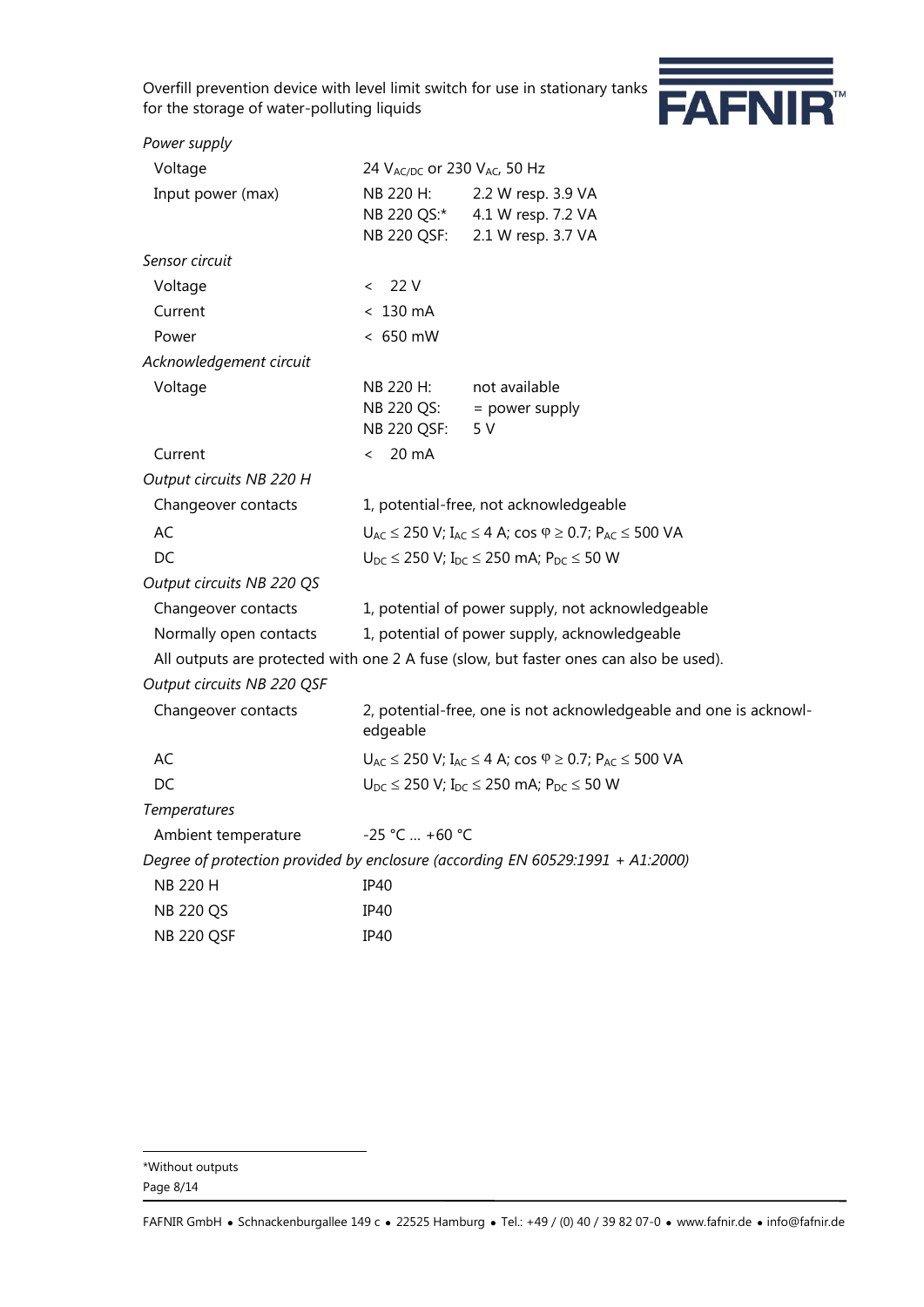

| <b>Type</b>                                     | <b>Material</b>                                                                                                       | <b>Designation</b>                                                                            |
|-------------------------------------------------|-----------------------------------------------------------------------------------------------------------------------|-----------------------------------------------------------------------------------------------|
| 76 A<br>76 C                                    | Stainless steel<br>Elastomer<br>Elastomer (seal in screw-in unit)<br>Spring steel<br>Plastic<br>Brass (screw-in unit) | 1.4301 to 1.4571<br>Viton<br>Vulkollan<br>1.1248, zinc-plated<br><b>POM GF 25 %</b><br>2.0380 |
| 76 AF<br>76 A Duo 1<br>76 A Trio 1              | Stainless steel<br>Elastomer<br>Spring steel<br>Plastic                                                               | 1.4301 to 1.4571<br>Viton<br>1.1248, zinc-plated<br><b>POM GF 25 %</b>                        |
| 76 A Duo 2<br>76 A Duo 3<br>76 A Trio 3         | Stainless steel<br>Elastomer<br>Elastomer (seal in screw-in unit)<br>Spring steel<br>Plastic                          | 1.4301 to 1.4571<br>Viton<br>Vulkollan<br>1.1248, zinc-plated<br><b>POM GF 25 %</b>           |
| 76 B<br>76 NF<br>76 N Duo 1<br>76 N Trio 1      | Stainless steel                                                                                                       | 1.4301 to 1.4571                                                                              |
| 76 E                                            | Stainless steel<br>Elastomer<br>Elastomer (seal in screw-in unit)<br>Plastic<br>Plastic (screw-in unit)               | 1.4301 to 1.4571<br>Viton<br><b>NBR</b><br><b>POM GF 25 %</b><br>PE-HD                        |
| 76 M                                            | Elastomer<br>Spring steel<br>Plastic<br><b>Brass</b>                                                                  | Viton<br>1.1248, zinc-plated<br><b>POM GF 25 %</b><br>2.0380                                  |
| 76 N<br>76 N Duo 2<br>76 N Duo 3<br>76 N Trio 3 | Stainless steel<br>Elastomer (seal in screw-in unit)                                                                  | 1.4301 to 1.4571<br>Vulkollan                                                                 |

# **2 Material of level detectors**

Table 1: Material of level detectors (parts which come in contact with media)

Page 9/14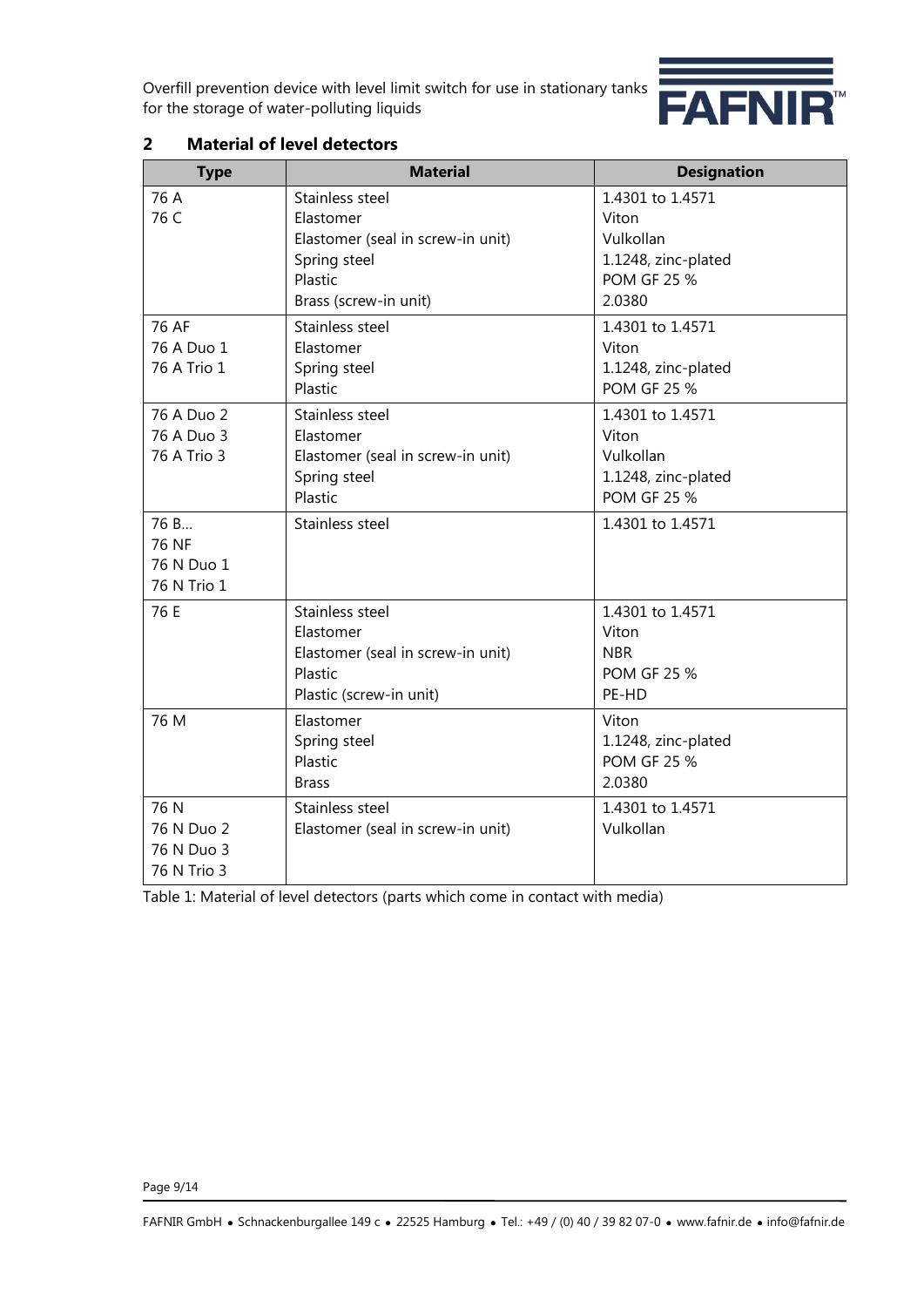

# **3 Range of application**

The level limit switches, which comprise the 76 … level detector and the NB 220 … measuring transducer, are suitable for use in stationary tanks or tanks that are stationary during use for storage of the following liquids. The pressures and temperatures listed under 1.4 Dimension sheets and technical data must not fall below or exceed those specified.

The level detector 76 N can be used with liquids to which stainless steel (1.4301) is resistant.

The level detectors 76 N and 76 E are particularly suitable for urea solutions of 32.5 %.

### *Flammable water-polluting liquids*

Fuel oil EL (DIN 51603) and diesel according to DIN EN 590 (DIN 51601), biodiesel according to DIN EN 14214 (DIN 51606), diesel / biodiesel mixtures (DIN 51628), used gear and engine oils.

The level limit switch must not be used with potentially explosive liquids.

| Hexanol 1                                              | Nitrobenzene                              |
|--------------------------------------------------------|-------------------------------------------|
| Ethyl acetoacetate (acetoacetic ester)                 | 1.2-Dichlorobenzene                       |
| Acrylic acid-2-Ethylhexyl ester (2-Ethyhexyl acrylate) | 2.4-Dimethylaniline (N,N-Dimethylaniline) |
| Cyclohexyl acetate                                     | n-Octanol (n-Octyl-alcohol)               |
| Benzaldehyde                                           | Diethyl oxalate                           |
| Methyl acetate                                         | Aniline                                   |

as well as all similar flammable water-polluting liquids with equivalent thermal conductivity.

### *Non-flammable water-polluting liquids*

| Unused engine, gear und hydraulic oils                  | Transformer oils           |
|---------------------------------------------------------|----------------------------|
| Vegetable oils (also according to DIN EN 51605)         | Anti-freeze                |
| Oil-water mixtures (e.g. drilling and lubricating oils) | Water-based cleaning agent |
| Per- and trichloroethylene                              | Urea solution (32.5 %)     |

as well as all similar non-flammable water-polluting liquids with equivalent thermal conductivity.

## **4 Fault and failure notifications**

In the event of a power failure or failure of device fuses, non-functioning sensor element, interruption respectively short circuit in the signal line between the level detector and the measuring transducer, or a malfunction of the measuring transducer, it switches to the state "Response level reached".

The signal "Response level reached" is indicated on the measuring transducer (except NB 220 H) by means of an audible or visual alarm, unless a power supply failure or device fuse failure is responsible for it (the green power LED on the measuring transducer is inactive).

External signalling and control devices for monitoring the operability according to ZG-ÜS, Section 4.1 must be connected on measuring transducer NB 220 QS between terminals 4 and 8.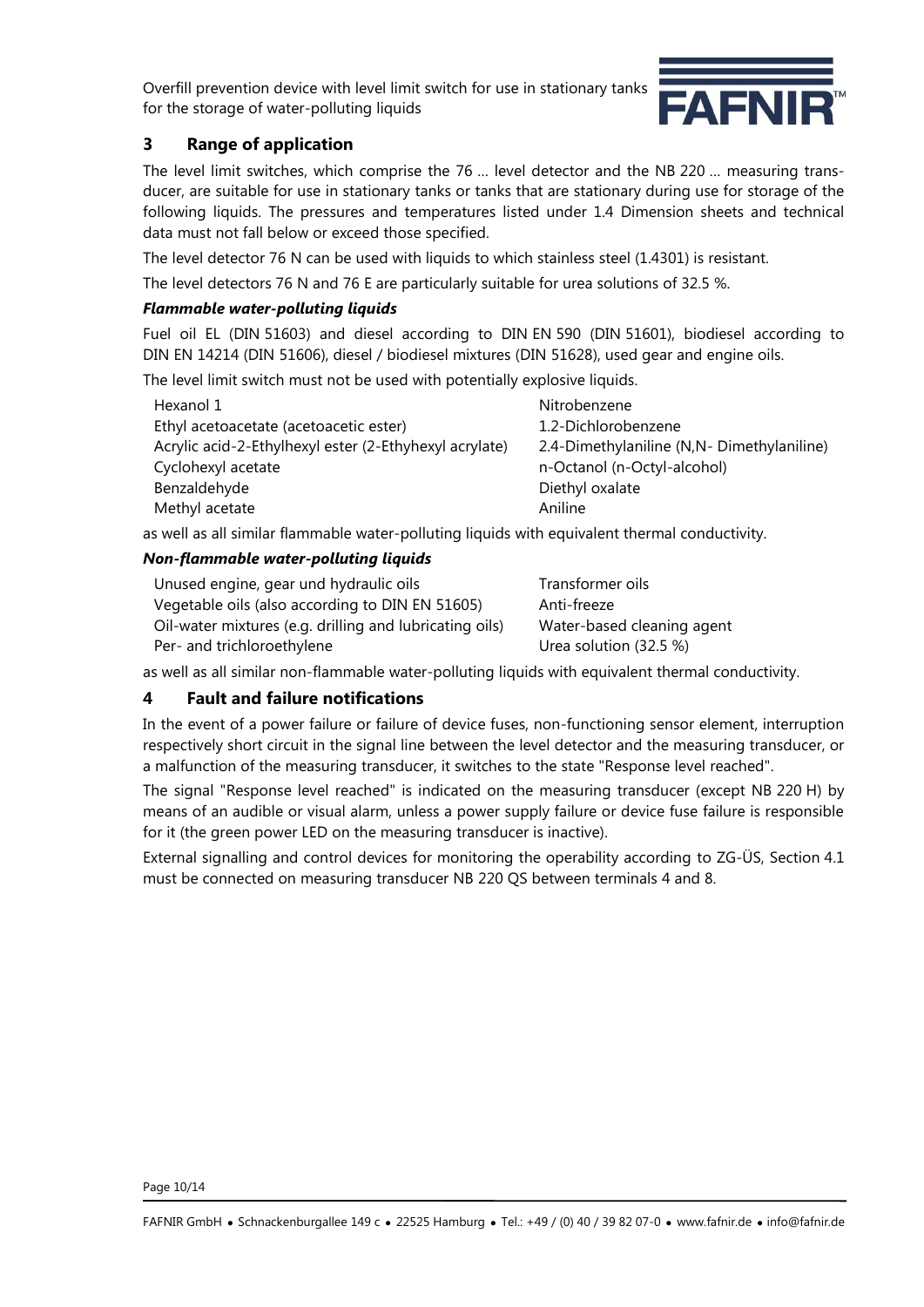

## **5 Installation notes**

During all work on the tank, all applicable technical safety regulations must be observed. The level limit switch is not suitable for use with potentially explosive liquids.

The level detector must be installed in the tank in a position where no liquid splashes or strong vapour flows would cause the overfill prevention device to respond prematurely. The level detectors should be installed as vertically as possible so that residual liquid can drip easily from the probe. At an installation length of over 3,000 mm the level detector is to be secured against being bent and to be equipped with a supporting device every 3,000 mm.



Figure 18: NB 220 QSF connection diagram

Page 11/14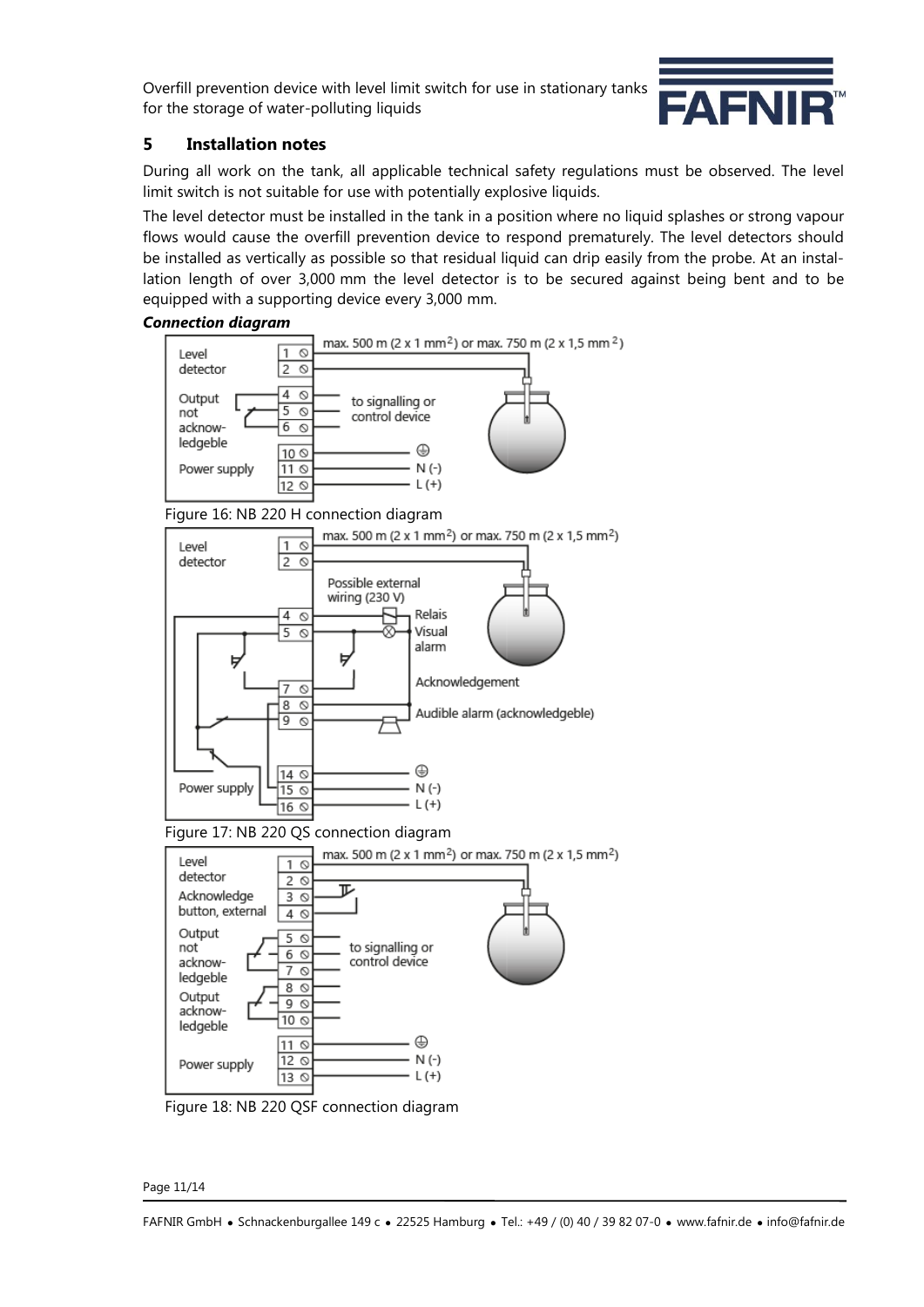

# **6 Setting notes**

Based on the permissible filling ratio in the tank, the response level (A) of the overfill prevention device must be determined in accordance with Appendix 1 of the approval guidelines for overfill prevention devices. The switch delay time of two seconds must be taken into consideration here.



The response length (L) is calculated with

 $L = (H - A) + S$ 

For a check, response length (L) can be calculated without removing the level detector

 $L = Z - Y$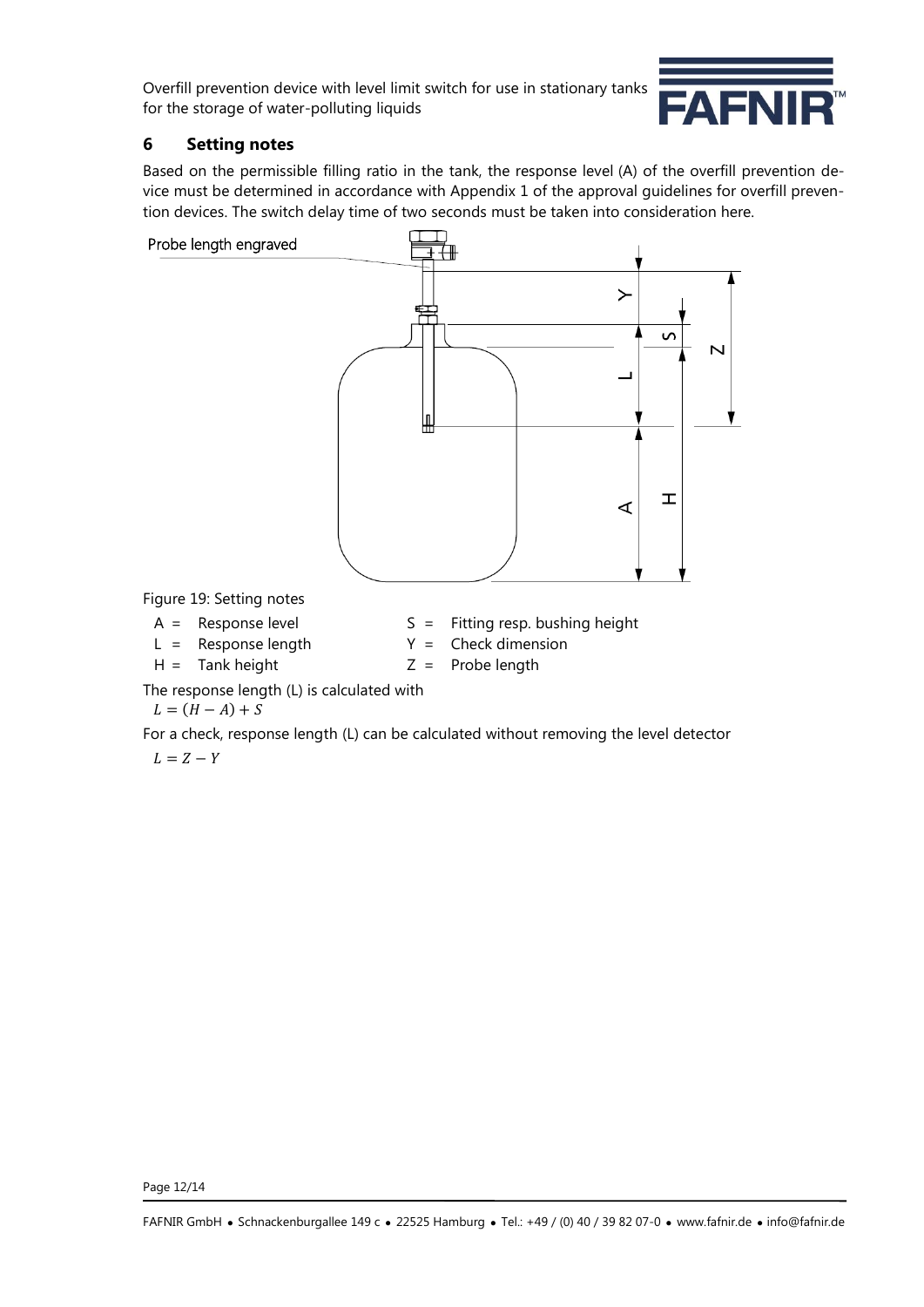

#### *Level detector 76 …*

The level detector comprises a probe tube, which projects into the tank and, at the bottom end, is equipped with a probe with protection against mechanical damage.

At level detectors with variable response length the respective probe length is permanently marked. The probe length is a measure of the distance between the groove marking on the top end of the probe tube and the response point of the level detector.

On level detectors with fixed response length, the length is permanently imprinted and specifies the distance between the hexagon nut seat or flange underside to the groove marking on the protective sleeve of the probe at the bottom end of the level detector.

The response length (L) is calculated from the tank dimensions and the response level. With the probe tube fitted, correct adjustment of the response level can be checked by means of check dimension (Y). Check dimension(Y) is measured as distance between the groove marking on the top end of the probe tube and the hexagon nut seat of the screw-in unit. Subtracting check dimension (Y) from the imprinted probe length gives response length (L).

### *Level detector with screw-in unit (adjustable) 76 … / 76 A Duo 2*

The response length is determined from the tank data and adjusted accordingly. To fix the probe tube, it is necessary to tighten the upper gland screw and the locking screw of the screw-in unit. The screw-in thread must then be provided with a suitable resistant sealing material and screwed into the existing tank coupling.

#### *Level detector with fixed screw-in unit 76 M…*

As the response length (L) of the level detector is invariable (probe tube rigidly connected to the screw-in unit), this dimension must be accurately determined from the tank dimensions and specified before the device is ordered. The screw-in thread must be provided with a suitable resistant sealing material and screwed into the existing tank coupling.

#### *Level detector with flange 76 AF*

As the response length (L) of the level detector is invariable (probe tube rigidly connected to the flange), this dimension must be accurately determined from the tank dimensions and specified before the device is ordered.

#### *Level detector 76 A (N) Duo 1 / 76 A Trio 1*

As the response lengths of the level detectors are invariable (probe tubes rigidly connected to the screw-in unit), this dimension must be accurately determined from the tank dimensions and specified before the device is ordered. The response lengths are permanently imprinted on each level detector. The screw-in thread must be provided with a suitable resistant sealing material and screwed into the existing tank coupling.

#### *Level detector 76 A Duo 3 / 76 A Trio 3*

The response length for the adjustable level detector is determined from the tank data and adjusted accordingly. To fix the probe tube, it is necessary to tighten the upper gland bolt and the retaining screw of the screw-in unit. The response lengths of the other level detectors are invariable (probe tubes rigidly connected to the screw-in unit) and must be accurately determined from the tank dimensions and specified before the device is ordered. The response lengths are permanently imprinted on each level detector. The screw-in thread must be provided with a suitable resistant sealing material and screwed into the existing tank coupling.

Page 13/14